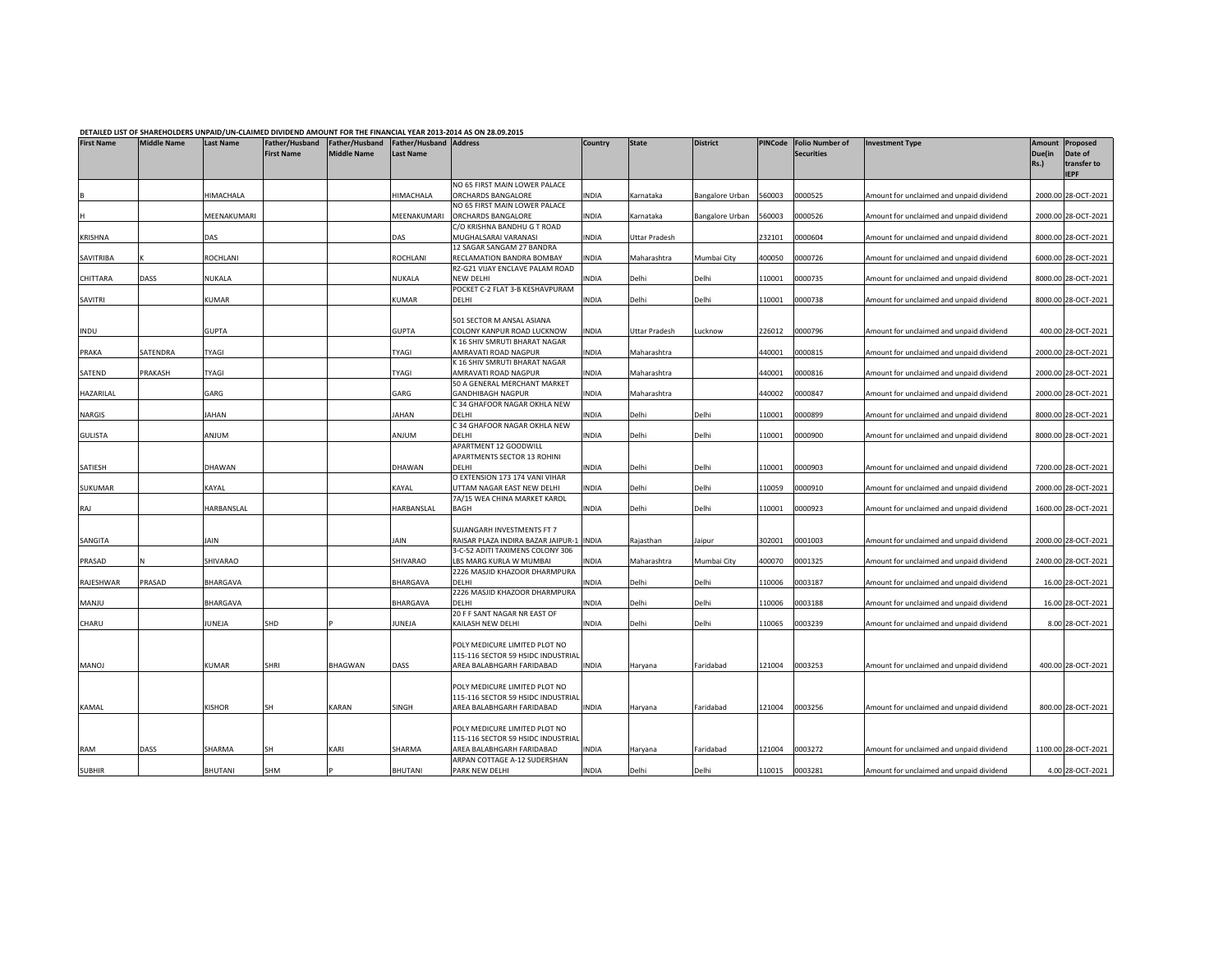| WARD NO 1, TAH WANI VINAYAK<br>NAGAR, NANDEPERA ROAD NEAR<br>HEMRAJ<br>KHAMANKAR<br>KHAMANKAR<br>JAGANATH BABA MATH YAVATMAL<br><b>INDIA</b><br>1201090004099345 Amount for unclaimed and unpaid dividend<br>28.00 28-OCT-2021<br>Maharashtra<br>445304<br>8 SHANTI NIKETAN COLONY NEW<br>AGARWAL<br>AGARWAL<br>HYDERABAD LUCKNOW<br><b>INDIA</b><br>226001<br>1201320000964202 Amount for unclaimed and unpaid dividend<br><b>Uttar Pradesh</b><br>Lucknow<br>560.00 28-OCT-2021<br>IMLIYA BAGH SANDILA HARDOI<br><b>MISHRA</b><br><b>KULDEEP</b><br><b>KUMAR</b><br>MISHRA<br>241001<br><b>INDIA</b><br>Uttarakhand<br>Hardoi<br>241001<br>1201320001235666 Amount for unclaimed and unpaid dividend<br>100.00 28-OCT-2021<br>MEET SADAN A/94 SHUKLA FARM<br>SHIVPURI LUCKNOW LUCKNOW<br>SHUKLA<br>SHUKLA<br>226022<br><b>INDIA</b><br>1201320001454581 Amount for unclaimed and unpaid dividend<br>80.00 28-OCT-2021<br><b>MEETA</b><br><b>Uttar Pradesh</b><br>Lucknow<br>226022<br>H NO B 104/17 NIRALA NAGAR<br><b>TALWAR</b><br>ANSHIK LUCKNOW 266020<br><b>INDIA</b><br>SURAJ<br><b>NATH</b><br>TALWAR<br><b>Uttar Pradesh</b><br>266020<br>1201320001606195 Amount for unclaimed and unpaid dividend<br>200.00 28-OCT-2021<br><b>KRISHAN</b><br>LAL<br>CHADHA<br><b>GURDAS</b><br>MAL<br>CHADHA<br>9/38A MOTI NAGAR NEW DELHI<br><b>INDIA</b><br>Delhi<br>Delhi<br>110015<br>1201410000010073 Amount for unclaimed and unpaid dividend<br>4.00 28-OCT-2021<br>A 1 RANGKRUPA CO OP SOCIETY<br>MANKODIA VIJALPORE NAVSARI<br>DESAI<br>ANILBHAI<br>DESAI<br>ANILBHAI<br>NAVSARI<br><b>INDIA</b><br>Valsad<br>1201860000357963 Amount for unclaimed and unpaid dividend<br>160.00 28-OCT-2021<br>ANKITA<br>Gujarat<br>396445<br>1/9157 GALI NO-4 WEST ROHTASH<br><b>DAVINDER</b><br>KAUR<br>BALBIR<br>SINGH<br>NAGAR SHAHDARA DELHI<br><b>INDIA</b><br>Delhi<br>Delhi<br>110032<br>1201910101967391 Amount for unclaimed and unpaid dividend<br>8.00 28-OCT-2021<br>1/9157, GALI NO. - 4 WEST ROHTASH<br>SARVJEET<br>SINGH<br>MANJEET<br>SINGH<br>NAGAR SHAHDARA DELHI<br><b>INDIA</b><br>Delhi<br>110032<br>1201910102090517 Amount for unclaimed and unpaid dividend<br>4.00 28-OCT-2021<br>Delhi<br>VILL GIRLS HIGH SCHOOL ROAD WARD<br>NO 8 PO-NORTH LAKHIMPUR<br>ANGAD<br>ACHARJAYA<br>MR<br>ANIL<br>ACHARJAYA<br>LAKHIMPUR<br>INDIA<br>787001<br>1201910300490337 Amount for unclaimed and unpaid dividend<br>20.00 28-OCT-2021<br>Assam<br>34, FIRST FLOOR, 2ND CROSS PURA<br>VINOD<br><b>DIPAK</b><br>VINOD<br>RUNWAL<br>POST, CHENNASADRA, BANGALORE<br><b>INDIA</b><br>560068<br>1202000000097318 Amount for unclaimed and unpaid dividend<br>16.00 28-OCT-2021<br>Karnataka<br><b>Bangalore Urban</b><br>STATE HOSPITAL, TALUKA -<br>LACHHIYABHAI<br>VARSIYABHAI<br>DESAI<br>VARSIYABHAI<br>DESAI<br>DHARAMPUR VALSAD<br>INDIA<br>Valsad<br>396050<br>1202350000123247 Amount for unclaimed and unpaid dividend<br>40.00 28-OCT-2021<br>Gujarat<br>NIKHAR GARMENTS A-8, MEERA<br>MEHTA<br>SHROSHAN<br>LAL<br>MEHTA<br>MARKET. CHITTORGARH<br>INDIA<br>312001<br>1202570000143117 Amount for unclaimed and unpaid dividend<br>600.00 28-OCT-2021<br>SUNDAR<br>LAL<br>Rajasthan<br>Chittorgarh<br>HOUSE NO:11/435 RASAPPABAVI<br>MAHAMMAD<br><b>IQBAL</b><br>SHAFIULLA<br>MAHAMMAD<br>STREET KALYANDURG<br>INDIA<br>Anantapur<br>515761<br>1203070000364505 Amount for unclaimed and unpaid dividend<br>Andhra Pradesh<br>720.00 28-OCT-2021<br>MAIN ROAD NEAR LIGHT BAZAR AT<br>PO NAWAPUR DIST NANDURBHR<br>ARUNKUMAR<br>AGRAWAL<br>AGRAWAL<br>NAWAPUR 425418<br><b>INDIA</b><br>Maharashtra<br>425418<br>1203320008388260 Amount for unclaimed and unpaid dividend<br>72.00 28-OCT-2021<br>B-WING F NO 105 SURYADARSHAN CO<br>OP HSG SOC B/H MARATHA MANDIR<br>PUNAM<br>HITESH<br>WANKAR<br>PANDEKAR<br>BAVDHAN PASHAN PUNE PUNE<br><b>INDIA</b><br>Maharashtra<br>1204470007297709 Amount for unclaimed and unpaid dividend<br>136.00 28-OCT-2021<br>411021<br>VAKKAYIL HOUSE PUNNAYURKULAM P<br>VAKKAYIL<br>ABDUL<br>SALAM<br><b>HAJARA</b><br>ABDUL<br>SALAM<br>O VADAKKEKAD<br><b>INDIA</b><br>Kerala<br>679561<br>1204760000290511 Amount for unclaimed and unpaid dividend<br>44.00 28-OCT-2021<br>6 THAKOR PARA HATIARA<br>RATAN<br>ROY<br>SACHINDRA<br>NATH<br>ROY<br>HELABATTALA KOLKATA<br>INDIA<br>700059<br>1205460000150344 Amount for unclaimed and unpaid dividend<br>372.00 28-OCT-2021<br><b>NIL</b><br><b>West Bengal</b><br>H NO A-2158 GROUND FLOOR BACK<br>SIDE GATE NO - 5 GREEN FIELDS<br>AGGARWAL<br>NARAIN<br>AGARWAL<br>121003<br>1206070000008662 Amount for unclaimed and unpaid dividend<br>8.00 28-OCT-2021<br>RAKESH<br>LAXMI<br><b>COLONY FARIDABAD</b><br>INDIA<br>Haryana<br>Faridabad<br>S/O DWARIKA NATH PURI B/1/9 VINAY<br>KHAND GOMTI NAGAR LUCKNOW<br><b>RANDHIR</b><br>PURI<br>PURI<br>226010<br>INDIA<br>226010<br>1301190100013470 Amount for unclaimed and unpaid dividend<br>100.00 28-OCT-2021<br><b>Uttar Pradesh</b><br>Lucknow<br>IMARAT COMPANY M.G.ROAD<br>AMRUTLAL<br>MUTHA<br>AMRUTLAL<br>AHMEDNAGAR<br>INDIA<br>414001<br>1302190000082432 Amount for unclaimed and unpaid dividend<br>16.00 28-OCT-2021<br>ASHISH<br>Maharashtra<br>DHARAMPALSIN<br>14 B/31 DEV NAGAR KAROL BAGH<br>GHPALDHARAM<br>SINGH<br><b>JOGINDSINGH</b><br><b>NEW DELHI</b><br>INDIA<br>Delhi<br>Delhi<br>1302800000000143 Amount for unclaimed and unpaid dividend<br>32.00 28-OCT-2021<br>PAL<br>110005<br>WZ 10 A IIND FLOOR STREET NO 1<br>SHIV NAGAR JAIL ROAD JANAKPURI<br>NAVNEETKAUR<br><b>REEN</b><br>REEN<br>SBHUPENDRA<br>REEN<br><b>NEW DELHI</b><br>INDIA<br>Delhi<br>110058<br>1302800000000289 Amount for unclaimed and unpaid dividend<br>32.00 28-OCT-2021<br>SINGH<br>Delhi<br>WZ 10 A IIND FLOOR STREET 1<br>SHIVNAGAR JAIL ROAD JANAKPURI<br><b>NEW DELHI</b><br>REEN<br>REEN<br>SISHWAR<br>SINGH<br>REEN<br><b>INDIA</b><br>Delhi<br>Delhi<br>110058<br>1302800000000293 Amount for unclaimed and unpaid dividend<br>16.00 28-OCT-2021 |              |  |  |  |  |  |  |  |
|------------------------------------------------------------------------------------------------------------------------------------------------------------------------------------------------------------------------------------------------------------------------------------------------------------------------------------------------------------------------------------------------------------------------------------------------------------------------------------------------------------------------------------------------------------------------------------------------------------------------------------------------------------------------------------------------------------------------------------------------------------------------------------------------------------------------------------------------------------------------------------------------------------------------------------------------------------------------------------------------------------------------------------------------------------------------------------------------------------------------------------------------------------------------------------------------------------------------------------------------------------------------------------------------------------------------------------------------------------------------------------------------------------------------------------------------------------------------------------------------------------------------------------------------------------------------------------------------------------------------------------------------------------------------------------------------------------------------------------------------------------------------------------------------------------------------------------------------------------------------------------------------------------------------------------------------------------------------------------------------------------------------------------------------------------------------------------------------------------------------------------------------------------------------------------------------------------------------------------------------------------------------------------------------------------------------------------------------------------------------------------------------------------------------------------------------------------------------------------------------------------------------------------------------------------------------------------------------------------------------------------------------------------------------------------------------------------------------------------------------------------------------------------------------------------------------------------------------------------------------------------------------------------------------------------------------------------------------------------------------------------------------------------------------------------------------------------------------------------------------------------------------------------------------------------------------------------------------------------------------------------------------------------------------------------------------------------------------------------------------------------------------------------------------------------------------------------------------------------------------------------------------------------------------------------------------------------------------------------------------------------------------------------------------------------------------------------------------------------------------------------------------------------------------------------------------------------------------------------------------------------------------------------------------------------------------------------------------------------------------------------------------------------------------------------------------------------------------------------------------------------------------------------------------------------------------------------------------------------------------------------------------------------------------------------------------------------------------------------------------------------------------------------------------------------------------------------------------------------------------------------------------------------------------------------------------------------------------------------------------------------------------------------------------------------------------------------------------------------------------------------------------------------------------------------------------------------------------------------------------------------------------------------------------------------------------------------------------------------------------------------------------------------------------------------------------------------------------------------------------------------------------------------------------------------------------------------------------------------------------------------------------------------------------------------------------------------------------------------------------------------------------------------------------------------------------------------------------------------------------------------------------------------------------------------------------------------------------------------------------------------------------------------------------------------------------------------------------------------------------------------------------------------------------------------------------------------------------------------------------------------------------------------------------------------------------------------------------------------------------------------|--------------|--|--|--|--|--|--|--|
|                                                                                                                                                                                                                                                                                                                                                                                                                                                                                                                                                                                                                                                                                                                                                                                                                                                                                                                                                                                                                                                                                                                                                                                                                                                                                                                                                                                                                                                                                                                                                                                                                                                                                                                                                                                                                                                                                                                                                                                                                                                                                                                                                                                                                                                                                                                                                                                                                                                                                                                                                                                                                                                                                                                                                                                                                                                                                                                                                                                                                                                                                                                                                                                                                                                                                                                                                                                                                                                                                                                                                                                                                                                                                                                                                                                                                                                                                                                                                                                                                                                                                                                                                                                                                                                                                                                                                                                                                                                                                                                                                                                                                                                                                                                                                                                                                                                                                                                                                                                                                                                                                                                                                                                                                                                                                                                                                                                                                                                                                                                                                                                                                                                                                                                                                                                                                                                                                                                                                                                                            |              |  |  |  |  |  |  |  |
|                                                                                                                                                                                                                                                                                                                                                                                                                                                                                                                                                                                                                                                                                                                                                                                                                                                                                                                                                                                                                                                                                                                                                                                                                                                                                                                                                                                                                                                                                                                                                                                                                                                                                                                                                                                                                                                                                                                                                                                                                                                                                                                                                                                                                                                                                                                                                                                                                                                                                                                                                                                                                                                                                                                                                                                                                                                                                                                                                                                                                                                                                                                                                                                                                                                                                                                                                                                                                                                                                                                                                                                                                                                                                                                                                                                                                                                                                                                                                                                                                                                                                                                                                                                                                                                                                                                                                                                                                                                                                                                                                                                                                                                                                                                                                                                                                                                                                                                                                                                                                                                                                                                                                                                                                                                                                                                                                                                                                                                                                                                                                                                                                                                                                                                                                                                                                                                                                                                                                                                                            |              |  |  |  |  |  |  |  |
|                                                                                                                                                                                                                                                                                                                                                                                                                                                                                                                                                                                                                                                                                                                                                                                                                                                                                                                                                                                                                                                                                                                                                                                                                                                                                                                                                                                                                                                                                                                                                                                                                                                                                                                                                                                                                                                                                                                                                                                                                                                                                                                                                                                                                                                                                                                                                                                                                                                                                                                                                                                                                                                                                                                                                                                                                                                                                                                                                                                                                                                                                                                                                                                                                                                                                                                                                                                                                                                                                                                                                                                                                                                                                                                                                                                                                                                                                                                                                                                                                                                                                                                                                                                                                                                                                                                                                                                                                                                                                                                                                                                                                                                                                                                                                                                                                                                                                                                                                                                                                                                                                                                                                                                                                                                                                                                                                                                                                                                                                                                                                                                                                                                                                                                                                                                                                                                                                                                                                                                                            | GANESH       |  |  |  |  |  |  |  |
|                                                                                                                                                                                                                                                                                                                                                                                                                                                                                                                                                                                                                                                                                                                                                                                                                                                                                                                                                                                                                                                                                                                                                                                                                                                                                                                                                                                                                                                                                                                                                                                                                                                                                                                                                                                                                                                                                                                                                                                                                                                                                                                                                                                                                                                                                                                                                                                                                                                                                                                                                                                                                                                                                                                                                                                                                                                                                                                                                                                                                                                                                                                                                                                                                                                                                                                                                                                                                                                                                                                                                                                                                                                                                                                                                                                                                                                                                                                                                                                                                                                                                                                                                                                                                                                                                                                                                                                                                                                                                                                                                                                                                                                                                                                                                                                                                                                                                                                                                                                                                                                                                                                                                                                                                                                                                                                                                                                                                                                                                                                                                                                                                                                                                                                                                                                                                                                                                                                                                                                                            |              |  |  |  |  |  |  |  |
|                                                                                                                                                                                                                                                                                                                                                                                                                                                                                                                                                                                                                                                                                                                                                                                                                                                                                                                                                                                                                                                                                                                                                                                                                                                                                                                                                                                                                                                                                                                                                                                                                                                                                                                                                                                                                                                                                                                                                                                                                                                                                                                                                                                                                                                                                                                                                                                                                                                                                                                                                                                                                                                                                                                                                                                                                                                                                                                                                                                                                                                                                                                                                                                                                                                                                                                                                                                                                                                                                                                                                                                                                                                                                                                                                                                                                                                                                                                                                                                                                                                                                                                                                                                                                                                                                                                                                                                                                                                                                                                                                                                                                                                                                                                                                                                                                                                                                                                                                                                                                                                                                                                                                                                                                                                                                                                                                                                                                                                                                                                                                                                                                                                                                                                                                                                                                                                                                                                                                                                                            | ANIL         |  |  |  |  |  |  |  |
|                                                                                                                                                                                                                                                                                                                                                                                                                                                                                                                                                                                                                                                                                                                                                                                                                                                                                                                                                                                                                                                                                                                                                                                                                                                                                                                                                                                                                                                                                                                                                                                                                                                                                                                                                                                                                                                                                                                                                                                                                                                                                                                                                                                                                                                                                                                                                                                                                                                                                                                                                                                                                                                                                                                                                                                                                                                                                                                                                                                                                                                                                                                                                                                                                                                                                                                                                                                                                                                                                                                                                                                                                                                                                                                                                                                                                                                                                                                                                                                                                                                                                                                                                                                                                                                                                                                                                                                                                                                                                                                                                                                                                                                                                                                                                                                                                                                                                                                                                                                                                                                                                                                                                                                                                                                                                                                                                                                                                                                                                                                                                                                                                                                                                                                                                                                                                                                                                                                                                                                                            |              |  |  |  |  |  |  |  |
|                                                                                                                                                                                                                                                                                                                                                                                                                                                                                                                                                                                                                                                                                                                                                                                                                                                                                                                                                                                                                                                                                                                                                                                                                                                                                                                                                                                                                                                                                                                                                                                                                                                                                                                                                                                                                                                                                                                                                                                                                                                                                                                                                                                                                                                                                                                                                                                                                                                                                                                                                                                                                                                                                                                                                                                                                                                                                                                                                                                                                                                                                                                                                                                                                                                                                                                                                                                                                                                                                                                                                                                                                                                                                                                                                                                                                                                                                                                                                                                                                                                                                                                                                                                                                                                                                                                                                                                                                                                                                                                                                                                                                                                                                                                                                                                                                                                                                                                                                                                                                                                                                                                                                                                                                                                                                                                                                                                                                                                                                                                                                                                                                                                                                                                                                                                                                                                                                                                                                                                                            |              |  |  |  |  |  |  |  |
|                                                                                                                                                                                                                                                                                                                                                                                                                                                                                                                                                                                                                                                                                                                                                                                                                                                                                                                                                                                                                                                                                                                                                                                                                                                                                                                                                                                                                                                                                                                                                                                                                                                                                                                                                                                                                                                                                                                                                                                                                                                                                                                                                                                                                                                                                                                                                                                                                                                                                                                                                                                                                                                                                                                                                                                                                                                                                                                                                                                                                                                                                                                                                                                                                                                                                                                                                                                                                                                                                                                                                                                                                                                                                                                                                                                                                                                                                                                                                                                                                                                                                                                                                                                                                                                                                                                                                                                                                                                                                                                                                                                                                                                                                                                                                                                                                                                                                                                                                                                                                                                                                                                                                                                                                                                                                                                                                                                                                                                                                                                                                                                                                                                                                                                                                                                                                                                                                                                                                                                                            |              |  |  |  |  |  |  |  |
|                                                                                                                                                                                                                                                                                                                                                                                                                                                                                                                                                                                                                                                                                                                                                                                                                                                                                                                                                                                                                                                                                                                                                                                                                                                                                                                                                                                                                                                                                                                                                                                                                                                                                                                                                                                                                                                                                                                                                                                                                                                                                                                                                                                                                                                                                                                                                                                                                                                                                                                                                                                                                                                                                                                                                                                                                                                                                                                                                                                                                                                                                                                                                                                                                                                                                                                                                                                                                                                                                                                                                                                                                                                                                                                                                                                                                                                                                                                                                                                                                                                                                                                                                                                                                                                                                                                                                                                                                                                                                                                                                                                                                                                                                                                                                                                                                                                                                                                                                                                                                                                                                                                                                                                                                                                                                                                                                                                                                                                                                                                                                                                                                                                                                                                                                                                                                                                                                                                                                                                                            |              |  |  |  |  |  |  |  |
|                                                                                                                                                                                                                                                                                                                                                                                                                                                                                                                                                                                                                                                                                                                                                                                                                                                                                                                                                                                                                                                                                                                                                                                                                                                                                                                                                                                                                                                                                                                                                                                                                                                                                                                                                                                                                                                                                                                                                                                                                                                                                                                                                                                                                                                                                                                                                                                                                                                                                                                                                                                                                                                                                                                                                                                                                                                                                                                                                                                                                                                                                                                                                                                                                                                                                                                                                                                                                                                                                                                                                                                                                                                                                                                                                                                                                                                                                                                                                                                                                                                                                                                                                                                                                                                                                                                                                                                                                                                                                                                                                                                                                                                                                                                                                                                                                                                                                                                                                                                                                                                                                                                                                                                                                                                                                                                                                                                                                                                                                                                                                                                                                                                                                                                                                                                                                                                                                                                                                                                                            |              |  |  |  |  |  |  |  |
|                                                                                                                                                                                                                                                                                                                                                                                                                                                                                                                                                                                                                                                                                                                                                                                                                                                                                                                                                                                                                                                                                                                                                                                                                                                                                                                                                                                                                                                                                                                                                                                                                                                                                                                                                                                                                                                                                                                                                                                                                                                                                                                                                                                                                                                                                                                                                                                                                                                                                                                                                                                                                                                                                                                                                                                                                                                                                                                                                                                                                                                                                                                                                                                                                                                                                                                                                                                                                                                                                                                                                                                                                                                                                                                                                                                                                                                                                                                                                                                                                                                                                                                                                                                                                                                                                                                                                                                                                                                                                                                                                                                                                                                                                                                                                                                                                                                                                                                                                                                                                                                                                                                                                                                                                                                                                                                                                                                                                                                                                                                                                                                                                                                                                                                                                                                                                                                                                                                                                                                                            |              |  |  |  |  |  |  |  |
|                                                                                                                                                                                                                                                                                                                                                                                                                                                                                                                                                                                                                                                                                                                                                                                                                                                                                                                                                                                                                                                                                                                                                                                                                                                                                                                                                                                                                                                                                                                                                                                                                                                                                                                                                                                                                                                                                                                                                                                                                                                                                                                                                                                                                                                                                                                                                                                                                                                                                                                                                                                                                                                                                                                                                                                                                                                                                                                                                                                                                                                                                                                                                                                                                                                                                                                                                                                                                                                                                                                                                                                                                                                                                                                                                                                                                                                                                                                                                                                                                                                                                                                                                                                                                                                                                                                                                                                                                                                                                                                                                                                                                                                                                                                                                                                                                                                                                                                                                                                                                                                                                                                                                                                                                                                                                                                                                                                                                                                                                                                                                                                                                                                                                                                                                                                                                                                                                                                                                                                                            |              |  |  |  |  |  |  |  |
|                                                                                                                                                                                                                                                                                                                                                                                                                                                                                                                                                                                                                                                                                                                                                                                                                                                                                                                                                                                                                                                                                                                                                                                                                                                                                                                                                                                                                                                                                                                                                                                                                                                                                                                                                                                                                                                                                                                                                                                                                                                                                                                                                                                                                                                                                                                                                                                                                                                                                                                                                                                                                                                                                                                                                                                                                                                                                                                                                                                                                                                                                                                                                                                                                                                                                                                                                                                                                                                                                                                                                                                                                                                                                                                                                                                                                                                                                                                                                                                                                                                                                                                                                                                                                                                                                                                                                                                                                                                                                                                                                                                                                                                                                                                                                                                                                                                                                                                                                                                                                                                                                                                                                                                                                                                                                                                                                                                                                                                                                                                                                                                                                                                                                                                                                                                                                                                                                                                                                                                                            |              |  |  |  |  |  |  |  |
|                                                                                                                                                                                                                                                                                                                                                                                                                                                                                                                                                                                                                                                                                                                                                                                                                                                                                                                                                                                                                                                                                                                                                                                                                                                                                                                                                                                                                                                                                                                                                                                                                                                                                                                                                                                                                                                                                                                                                                                                                                                                                                                                                                                                                                                                                                                                                                                                                                                                                                                                                                                                                                                                                                                                                                                                                                                                                                                                                                                                                                                                                                                                                                                                                                                                                                                                                                                                                                                                                                                                                                                                                                                                                                                                                                                                                                                                                                                                                                                                                                                                                                                                                                                                                                                                                                                                                                                                                                                                                                                                                                                                                                                                                                                                                                                                                                                                                                                                                                                                                                                                                                                                                                                                                                                                                                                                                                                                                                                                                                                                                                                                                                                                                                                                                                                                                                                                                                                                                                                                            |              |  |  |  |  |  |  |  |
|                                                                                                                                                                                                                                                                                                                                                                                                                                                                                                                                                                                                                                                                                                                                                                                                                                                                                                                                                                                                                                                                                                                                                                                                                                                                                                                                                                                                                                                                                                                                                                                                                                                                                                                                                                                                                                                                                                                                                                                                                                                                                                                                                                                                                                                                                                                                                                                                                                                                                                                                                                                                                                                                                                                                                                                                                                                                                                                                                                                                                                                                                                                                                                                                                                                                                                                                                                                                                                                                                                                                                                                                                                                                                                                                                                                                                                                                                                                                                                                                                                                                                                                                                                                                                                                                                                                                                                                                                                                                                                                                                                                                                                                                                                                                                                                                                                                                                                                                                                                                                                                                                                                                                                                                                                                                                                                                                                                                                                                                                                                                                                                                                                                                                                                                                                                                                                                                                                                                                                                                            |              |  |  |  |  |  |  |  |
|                                                                                                                                                                                                                                                                                                                                                                                                                                                                                                                                                                                                                                                                                                                                                                                                                                                                                                                                                                                                                                                                                                                                                                                                                                                                                                                                                                                                                                                                                                                                                                                                                                                                                                                                                                                                                                                                                                                                                                                                                                                                                                                                                                                                                                                                                                                                                                                                                                                                                                                                                                                                                                                                                                                                                                                                                                                                                                                                                                                                                                                                                                                                                                                                                                                                                                                                                                                                                                                                                                                                                                                                                                                                                                                                                                                                                                                                                                                                                                                                                                                                                                                                                                                                                                                                                                                                                                                                                                                                                                                                                                                                                                                                                                                                                                                                                                                                                                                                                                                                                                                                                                                                                                                                                                                                                                                                                                                                                                                                                                                                                                                                                                                                                                                                                                                                                                                                                                                                                                                                            |              |  |  |  |  |  |  |  |
|                                                                                                                                                                                                                                                                                                                                                                                                                                                                                                                                                                                                                                                                                                                                                                                                                                                                                                                                                                                                                                                                                                                                                                                                                                                                                                                                                                                                                                                                                                                                                                                                                                                                                                                                                                                                                                                                                                                                                                                                                                                                                                                                                                                                                                                                                                                                                                                                                                                                                                                                                                                                                                                                                                                                                                                                                                                                                                                                                                                                                                                                                                                                                                                                                                                                                                                                                                                                                                                                                                                                                                                                                                                                                                                                                                                                                                                                                                                                                                                                                                                                                                                                                                                                                                                                                                                                                                                                                                                                                                                                                                                                                                                                                                                                                                                                                                                                                                                                                                                                                                                                                                                                                                                                                                                                                                                                                                                                                                                                                                                                                                                                                                                                                                                                                                                                                                                                                                                                                                                                            |              |  |  |  |  |  |  |  |
|                                                                                                                                                                                                                                                                                                                                                                                                                                                                                                                                                                                                                                                                                                                                                                                                                                                                                                                                                                                                                                                                                                                                                                                                                                                                                                                                                                                                                                                                                                                                                                                                                                                                                                                                                                                                                                                                                                                                                                                                                                                                                                                                                                                                                                                                                                                                                                                                                                                                                                                                                                                                                                                                                                                                                                                                                                                                                                                                                                                                                                                                                                                                                                                                                                                                                                                                                                                                                                                                                                                                                                                                                                                                                                                                                                                                                                                                                                                                                                                                                                                                                                                                                                                                                                                                                                                                                                                                                                                                                                                                                                                                                                                                                                                                                                                                                                                                                                                                                                                                                                                                                                                                                                                                                                                                                                                                                                                                                                                                                                                                                                                                                                                                                                                                                                                                                                                                                                                                                                                                            |              |  |  |  |  |  |  |  |
|                                                                                                                                                                                                                                                                                                                                                                                                                                                                                                                                                                                                                                                                                                                                                                                                                                                                                                                                                                                                                                                                                                                                                                                                                                                                                                                                                                                                                                                                                                                                                                                                                                                                                                                                                                                                                                                                                                                                                                                                                                                                                                                                                                                                                                                                                                                                                                                                                                                                                                                                                                                                                                                                                                                                                                                                                                                                                                                                                                                                                                                                                                                                                                                                                                                                                                                                                                                                                                                                                                                                                                                                                                                                                                                                                                                                                                                                                                                                                                                                                                                                                                                                                                                                                                                                                                                                                                                                                                                                                                                                                                                                                                                                                                                                                                                                                                                                                                                                                                                                                                                                                                                                                                                                                                                                                                                                                                                                                                                                                                                                                                                                                                                                                                                                                                                                                                                                                                                                                                                                            |              |  |  |  |  |  |  |  |
|                                                                                                                                                                                                                                                                                                                                                                                                                                                                                                                                                                                                                                                                                                                                                                                                                                                                                                                                                                                                                                                                                                                                                                                                                                                                                                                                                                                                                                                                                                                                                                                                                                                                                                                                                                                                                                                                                                                                                                                                                                                                                                                                                                                                                                                                                                                                                                                                                                                                                                                                                                                                                                                                                                                                                                                                                                                                                                                                                                                                                                                                                                                                                                                                                                                                                                                                                                                                                                                                                                                                                                                                                                                                                                                                                                                                                                                                                                                                                                                                                                                                                                                                                                                                                                                                                                                                                                                                                                                                                                                                                                                                                                                                                                                                                                                                                                                                                                                                                                                                                                                                                                                                                                                                                                                                                                                                                                                                                                                                                                                                                                                                                                                                                                                                                                                                                                                                                                                                                                                                            |              |  |  |  |  |  |  |  |
|                                                                                                                                                                                                                                                                                                                                                                                                                                                                                                                                                                                                                                                                                                                                                                                                                                                                                                                                                                                                                                                                                                                                                                                                                                                                                                                                                                                                                                                                                                                                                                                                                                                                                                                                                                                                                                                                                                                                                                                                                                                                                                                                                                                                                                                                                                                                                                                                                                                                                                                                                                                                                                                                                                                                                                                                                                                                                                                                                                                                                                                                                                                                                                                                                                                                                                                                                                                                                                                                                                                                                                                                                                                                                                                                                                                                                                                                                                                                                                                                                                                                                                                                                                                                                                                                                                                                                                                                                                                                                                                                                                                                                                                                                                                                                                                                                                                                                                                                                                                                                                                                                                                                                                                                                                                                                                                                                                                                                                                                                                                                                                                                                                                                                                                                                                                                                                                                                                                                                                                                            |              |  |  |  |  |  |  |  |
|                                                                                                                                                                                                                                                                                                                                                                                                                                                                                                                                                                                                                                                                                                                                                                                                                                                                                                                                                                                                                                                                                                                                                                                                                                                                                                                                                                                                                                                                                                                                                                                                                                                                                                                                                                                                                                                                                                                                                                                                                                                                                                                                                                                                                                                                                                                                                                                                                                                                                                                                                                                                                                                                                                                                                                                                                                                                                                                                                                                                                                                                                                                                                                                                                                                                                                                                                                                                                                                                                                                                                                                                                                                                                                                                                                                                                                                                                                                                                                                                                                                                                                                                                                                                                                                                                                                                                                                                                                                                                                                                                                                                                                                                                                                                                                                                                                                                                                                                                                                                                                                                                                                                                                                                                                                                                                                                                                                                                                                                                                                                                                                                                                                                                                                                                                                                                                                                                                                                                                                                            |              |  |  |  |  |  |  |  |
|                                                                                                                                                                                                                                                                                                                                                                                                                                                                                                                                                                                                                                                                                                                                                                                                                                                                                                                                                                                                                                                                                                                                                                                                                                                                                                                                                                                                                                                                                                                                                                                                                                                                                                                                                                                                                                                                                                                                                                                                                                                                                                                                                                                                                                                                                                                                                                                                                                                                                                                                                                                                                                                                                                                                                                                                                                                                                                                                                                                                                                                                                                                                                                                                                                                                                                                                                                                                                                                                                                                                                                                                                                                                                                                                                                                                                                                                                                                                                                                                                                                                                                                                                                                                                                                                                                                                                                                                                                                                                                                                                                                                                                                                                                                                                                                                                                                                                                                                                                                                                                                                                                                                                                                                                                                                                                                                                                                                                                                                                                                                                                                                                                                                                                                                                                                                                                                                                                                                                                                                            |              |  |  |  |  |  |  |  |
|                                                                                                                                                                                                                                                                                                                                                                                                                                                                                                                                                                                                                                                                                                                                                                                                                                                                                                                                                                                                                                                                                                                                                                                                                                                                                                                                                                                                                                                                                                                                                                                                                                                                                                                                                                                                                                                                                                                                                                                                                                                                                                                                                                                                                                                                                                                                                                                                                                                                                                                                                                                                                                                                                                                                                                                                                                                                                                                                                                                                                                                                                                                                                                                                                                                                                                                                                                                                                                                                                                                                                                                                                                                                                                                                                                                                                                                                                                                                                                                                                                                                                                                                                                                                                                                                                                                                                                                                                                                                                                                                                                                                                                                                                                                                                                                                                                                                                                                                                                                                                                                                                                                                                                                                                                                                                                                                                                                                                                                                                                                                                                                                                                                                                                                                                                                                                                                                                                                                                                                                            |              |  |  |  |  |  |  |  |
|                                                                                                                                                                                                                                                                                                                                                                                                                                                                                                                                                                                                                                                                                                                                                                                                                                                                                                                                                                                                                                                                                                                                                                                                                                                                                                                                                                                                                                                                                                                                                                                                                                                                                                                                                                                                                                                                                                                                                                                                                                                                                                                                                                                                                                                                                                                                                                                                                                                                                                                                                                                                                                                                                                                                                                                                                                                                                                                                                                                                                                                                                                                                                                                                                                                                                                                                                                                                                                                                                                                                                                                                                                                                                                                                                                                                                                                                                                                                                                                                                                                                                                                                                                                                                                                                                                                                                                                                                                                                                                                                                                                                                                                                                                                                                                                                                                                                                                                                                                                                                                                                                                                                                                                                                                                                                                                                                                                                                                                                                                                                                                                                                                                                                                                                                                                                                                                                                                                                                                                                            |              |  |  |  |  |  |  |  |
|                                                                                                                                                                                                                                                                                                                                                                                                                                                                                                                                                                                                                                                                                                                                                                                                                                                                                                                                                                                                                                                                                                                                                                                                                                                                                                                                                                                                                                                                                                                                                                                                                                                                                                                                                                                                                                                                                                                                                                                                                                                                                                                                                                                                                                                                                                                                                                                                                                                                                                                                                                                                                                                                                                                                                                                                                                                                                                                                                                                                                                                                                                                                                                                                                                                                                                                                                                                                                                                                                                                                                                                                                                                                                                                                                                                                                                                                                                                                                                                                                                                                                                                                                                                                                                                                                                                                                                                                                                                                                                                                                                                                                                                                                                                                                                                                                                                                                                                                                                                                                                                                                                                                                                                                                                                                                                                                                                                                                                                                                                                                                                                                                                                                                                                                                                                                                                                                                                                                                                                                            |              |  |  |  |  |  |  |  |
|                                                                                                                                                                                                                                                                                                                                                                                                                                                                                                                                                                                                                                                                                                                                                                                                                                                                                                                                                                                                                                                                                                                                                                                                                                                                                                                                                                                                                                                                                                                                                                                                                                                                                                                                                                                                                                                                                                                                                                                                                                                                                                                                                                                                                                                                                                                                                                                                                                                                                                                                                                                                                                                                                                                                                                                                                                                                                                                                                                                                                                                                                                                                                                                                                                                                                                                                                                                                                                                                                                                                                                                                                                                                                                                                                                                                                                                                                                                                                                                                                                                                                                                                                                                                                                                                                                                                                                                                                                                                                                                                                                                                                                                                                                                                                                                                                                                                                                                                                                                                                                                                                                                                                                                                                                                                                                                                                                                                                                                                                                                                                                                                                                                                                                                                                                                                                                                                                                                                                                                                            |              |  |  |  |  |  |  |  |
|                                                                                                                                                                                                                                                                                                                                                                                                                                                                                                                                                                                                                                                                                                                                                                                                                                                                                                                                                                                                                                                                                                                                                                                                                                                                                                                                                                                                                                                                                                                                                                                                                                                                                                                                                                                                                                                                                                                                                                                                                                                                                                                                                                                                                                                                                                                                                                                                                                                                                                                                                                                                                                                                                                                                                                                                                                                                                                                                                                                                                                                                                                                                                                                                                                                                                                                                                                                                                                                                                                                                                                                                                                                                                                                                                                                                                                                                                                                                                                                                                                                                                                                                                                                                                                                                                                                                                                                                                                                                                                                                                                                                                                                                                                                                                                                                                                                                                                                                                                                                                                                                                                                                                                                                                                                                                                                                                                                                                                                                                                                                                                                                                                                                                                                                                                                                                                                                                                                                                                                                            |              |  |  |  |  |  |  |  |
|                                                                                                                                                                                                                                                                                                                                                                                                                                                                                                                                                                                                                                                                                                                                                                                                                                                                                                                                                                                                                                                                                                                                                                                                                                                                                                                                                                                                                                                                                                                                                                                                                                                                                                                                                                                                                                                                                                                                                                                                                                                                                                                                                                                                                                                                                                                                                                                                                                                                                                                                                                                                                                                                                                                                                                                                                                                                                                                                                                                                                                                                                                                                                                                                                                                                                                                                                                                                                                                                                                                                                                                                                                                                                                                                                                                                                                                                                                                                                                                                                                                                                                                                                                                                                                                                                                                                                                                                                                                                                                                                                                                                                                                                                                                                                                                                                                                                                                                                                                                                                                                                                                                                                                                                                                                                                                                                                                                                                                                                                                                                                                                                                                                                                                                                                                                                                                                                                                                                                                                                            |              |  |  |  |  |  |  |  |
|                                                                                                                                                                                                                                                                                                                                                                                                                                                                                                                                                                                                                                                                                                                                                                                                                                                                                                                                                                                                                                                                                                                                                                                                                                                                                                                                                                                                                                                                                                                                                                                                                                                                                                                                                                                                                                                                                                                                                                                                                                                                                                                                                                                                                                                                                                                                                                                                                                                                                                                                                                                                                                                                                                                                                                                                                                                                                                                                                                                                                                                                                                                                                                                                                                                                                                                                                                                                                                                                                                                                                                                                                                                                                                                                                                                                                                                                                                                                                                                                                                                                                                                                                                                                                                                                                                                                                                                                                                                                                                                                                                                                                                                                                                                                                                                                                                                                                                                                                                                                                                                                                                                                                                                                                                                                                                                                                                                                                                                                                                                                                                                                                                                                                                                                                                                                                                                                                                                                                                                                            |              |  |  |  |  |  |  |  |
|                                                                                                                                                                                                                                                                                                                                                                                                                                                                                                                                                                                                                                                                                                                                                                                                                                                                                                                                                                                                                                                                                                                                                                                                                                                                                                                                                                                                                                                                                                                                                                                                                                                                                                                                                                                                                                                                                                                                                                                                                                                                                                                                                                                                                                                                                                                                                                                                                                                                                                                                                                                                                                                                                                                                                                                                                                                                                                                                                                                                                                                                                                                                                                                                                                                                                                                                                                                                                                                                                                                                                                                                                                                                                                                                                                                                                                                                                                                                                                                                                                                                                                                                                                                                                                                                                                                                                                                                                                                                                                                                                                                                                                                                                                                                                                                                                                                                                                                                                                                                                                                                                                                                                                                                                                                                                                                                                                                                                                                                                                                                                                                                                                                                                                                                                                                                                                                                                                                                                                                                            |              |  |  |  |  |  |  |  |
|                                                                                                                                                                                                                                                                                                                                                                                                                                                                                                                                                                                                                                                                                                                                                                                                                                                                                                                                                                                                                                                                                                                                                                                                                                                                                                                                                                                                                                                                                                                                                                                                                                                                                                                                                                                                                                                                                                                                                                                                                                                                                                                                                                                                                                                                                                                                                                                                                                                                                                                                                                                                                                                                                                                                                                                                                                                                                                                                                                                                                                                                                                                                                                                                                                                                                                                                                                                                                                                                                                                                                                                                                                                                                                                                                                                                                                                                                                                                                                                                                                                                                                                                                                                                                                                                                                                                                                                                                                                                                                                                                                                                                                                                                                                                                                                                                                                                                                                                                                                                                                                                                                                                                                                                                                                                                                                                                                                                                                                                                                                                                                                                                                                                                                                                                                                                                                                                                                                                                                                                            | M            |  |  |  |  |  |  |  |
|                                                                                                                                                                                                                                                                                                                                                                                                                                                                                                                                                                                                                                                                                                                                                                                                                                                                                                                                                                                                                                                                                                                                                                                                                                                                                                                                                                                                                                                                                                                                                                                                                                                                                                                                                                                                                                                                                                                                                                                                                                                                                                                                                                                                                                                                                                                                                                                                                                                                                                                                                                                                                                                                                                                                                                                                                                                                                                                                                                                                                                                                                                                                                                                                                                                                                                                                                                                                                                                                                                                                                                                                                                                                                                                                                                                                                                                                                                                                                                                                                                                                                                                                                                                                                                                                                                                                                                                                                                                                                                                                                                                                                                                                                                                                                                                                                                                                                                                                                                                                                                                                                                                                                                                                                                                                                                                                                                                                                                                                                                                                                                                                                                                                                                                                                                                                                                                                                                                                                                                                            |              |  |  |  |  |  |  |  |
|                                                                                                                                                                                                                                                                                                                                                                                                                                                                                                                                                                                                                                                                                                                                                                                                                                                                                                                                                                                                                                                                                                                                                                                                                                                                                                                                                                                                                                                                                                                                                                                                                                                                                                                                                                                                                                                                                                                                                                                                                                                                                                                                                                                                                                                                                                                                                                                                                                                                                                                                                                                                                                                                                                                                                                                                                                                                                                                                                                                                                                                                                                                                                                                                                                                                                                                                                                                                                                                                                                                                                                                                                                                                                                                                                                                                                                                                                                                                                                                                                                                                                                                                                                                                                                                                                                                                                                                                                                                                                                                                                                                                                                                                                                                                                                                                                                                                                                                                                                                                                                                                                                                                                                                                                                                                                                                                                                                                                                                                                                                                                                                                                                                                                                                                                                                                                                                                                                                                                                                                            |              |  |  |  |  |  |  |  |
|                                                                                                                                                                                                                                                                                                                                                                                                                                                                                                                                                                                                                                                                                                                                                                                                                                                                                                                                                                                                                                                                                                                                                                                                                                                                                                                                                                                                                                                                                                                                                                                                                                                                                                                                                                                                                                                                                                                                                                                                                                                                                                                                                                                                                                                                                                                                                                                                                                                                                                                                                                                                                                                                                                                                                                                                                                                                                                                                                                                                                                                                                                                                                                                                                                                                                                                                                                                                                                                                                                                                                                                                                                                                                                                                                                                                                                                                                                                                                                                                                                                                                                                                                                                                                                                                                                                                                                                                                                                                                                                                                                                                                                                                                                                                                                                                                                                                                                                                                                                                                                                                                                                                                                                                                                                                                                                                                                                                                                                                                                                                                                                                                                                                                                                                                                                                                                                                                                                                                                                                            | AMIT         |  |  |  |  |  |  |  |
|                                                                                                                                                                                                                                                                                                                                                                                                                                                                                                                                                                                                                                                                                                                                                                                                                                                                                                                                                                                                                                                                                                                                                                                                                                                                                                                                                                                                                                                                                                                                                                                                                                                                                                                                                                                                                                                                                                                                                                                                                                                                                                                                                                                                                                                                                                                                                                                                                                                                                                                                                                                                                                                                                                                                                                                                                                                                                                                                                                                                                                                                                                                                                                                                                                                                                                                                                                                                                                                                                                                                                                                                                                                                                                                                                                                                                                                                                                                                                                                                                                                                                                                                                                                                                                                                                                                                                                                                                                                                                                                                                                                                                                                                                                                                                                                                                                                                                                                                                                                                                                                                                                                                                                                                                                                                                                                                                                                                                                                                                                                                                                                                                                                                                                                                                                                                                                                                                                                                                                                                            |              |  |  |  |  |  |  |  |
|                                                                                                                                                                                                                                                                                                                                                                                                                                                                                                                                                                                                                                                                                                                                                                                                                                                                                                                                                                                                                                                                                                                                                                                                                                                                                                                                                                                                                                                                                                                                                                                                                                                                                                                                                                                                                                                                                                                                                                                                                                                                                                                                                                                                                                                                                                                                                                                                                                                                                                                                                                                                                                                                                                                                                                                                                                                                                                                                                                                                                                                                                                                                                                                                                                                                                                                                                                                                                                                                                                                                                                                                                                                                                                                                                                                                                                                                                                                                                                                                                                                                                                                                                                                                                                                                                                                                                                                                                                                                                                                                                                                                                                                                                                                                                                                                                                                                                                                                                                                                                                                                                                                                                                                                                                                                                                                                                                                                                                                                                                                                                                                                                                                                                                                                                                                                                                                                                                                                                                                                            |              |  |  |  |  |  |  |  |
|                                                                                                                                                                                                                                                                                                                                                                                                                                                                                                                                                                                                                                                                                                                                                                                                                                                                                                                                                                                                                                                                                                                                                                                                                                                                                                                                                                                                                                                                                                                                                                                                                                                                                                                                                                                                                                                                                                                                                                                                                                                                                                                                                                                                                                                                                                                                                                                                                                                                                                                                                                                                                                                                                                                                                                                                                                                                                                                                                                                                                                                                                                                                                                                                                                                                                                                                                                                                                                                                                                                                                                                                                                                                                                                                                                                                                                                                                                                                                                                                                                                                                                                                                                                                                                                                                                                                                                                                                                                                                                                                                                                                                                                                                                                                                                                                                                                                                                                                                                                                                                                                                                                                                                                                                                                                                                                                                                                                                                                                                                                                                                                                                                                                                                                                                                                                                                                                                                                                                                                                            |              |  |  |  |  |  |  |  |
|                                                                                                                                                                                                                                                                                                                                                                                                                                                                                                                                                                                                                                                                                                                                                                                                                                                                                                                                                                                                                                                                                                                                                                                                                                                                                                                                                                                                                                                                                                                                                                                                                                                                                                                                                                                                                                                                                                                                                                                                                                                                                                                                                                                                                                                                                                                                                                                                                                                                                                                                                                                                                                                                                                                                                                                                                                                                                                                                                                                                                                                                                                                                                                                                                                                                                                                                                                                                                                                                                                                                                                                                                                                                                                                                                                                                                                                                                                                                                                                                                                                                                                                                                                                                                                                                                                                                                                                                                                                                                                                                                                                                                                                                                                                                                                                                                                                                                                                                                                                                                                                                                                                                                                                                                                                                                                                                                                                                                                                                                                                                                                                                                                                                                                                                                                                                                                                                                                                                                                                                            |              |  |  |  |  |  |  |  |
|                                                                                                                                                                                                                                                                                                                                                                                                                                                                                                                                                                                                                                                                                                                                                                                                                                                                                                                                                                                                                                                                                                                                                                                                                                                                                                                                                                                                                                                                                                                                                                                                                                                                                                                                                                                                                                                                                                                                                                                                                                                                                                                                                                                                                                                                                                                                                                                                                                                                                                                                                                                                                                                                                                                                                                                                                                                                                                                                                                                                                                                                                                                                                                                                                                                                                                                                                                                                                                                                                                                                                                                                                                                                                                                                                                                                                                                                                                                                                                                                                                                                                                                                                                                                                                                                                                                                                                                                                                                                                                                                                                                                                                                                                                                                                                                                                                                                                                                                                                                                                                                                                                                                                                                                                                                                                                                                                                                                                                                                                                                                                                                                                                                                                                                                                                                                                                                                                                                                                                                                            |              |  |  |  |  |  |  |  |
|                                                                                                                                                                                                                                                                                                                                                                                                                                                                                                                                                                                                                                                                                                                                                                                                                                                                                                                                                                                                                                                                                                                                                                                                                                                                                                                                                                                                                                                                                                                                                                                                                                                                                                                                                                                                                                                                                                                                                                                                                                                                                                                                                                                                                                                                                                                                                                                                                                                                                                                                                                                                                                                                                                                                                                                                                                                                                                                                                                                                                                                                                                                                                                                                                                                                                                                                                                                                                                                                                                                                                                                                                                                                                                                                                                                                                                                                                                                                                                                                                                                                                                                                                                                                                                                                                                                                                                                                                                                                                                                                                                                                                                                                                                                                                                                                                                                                                                                                                                                                                                                                                                                                                                                                                                                                                                                                                                                                                                                                                                                                                                                                                                                                                                                                                                                                                                                                                                                                                                                                            |              |  |  |  |  |  |  |  |
|                                                                                                                                                                                                                                                                                                                                                                                                                                                                                                                                                                                                                                                                                                                                                                                                                                                                                                                                                                                                                                                                                                                                                                                                                                                                                                                                                                                                                                                                                                                                                                                                                                                                                                                                                                                                                                                                                                                                                                                                                                                                                                                                                                                                                                                                                                                                                                                                                                                                                                                                                                                                                                                                                                                                                                                                                                                                                                                                                                                                                                                                                                                                                                                                                                                                                                                                                                                                                                                                                                                                                                                                                                                                                                                                                                                                                                                                                                                                                                                                                                                                                                                                                                                                                                                                                                                                                                                                                                                                                                                                                                                                                                                                                                                                                                                                                                                                                                                                                                                                                                                                                                                                                                                                                                                                                                                                                                                                                                                                                                                                                                                                                                                                                                                                                                                                                                                                                                                                                                                                            |              |  |  |  |  |  |  |  |
|                                                                                                                                                                                                                                                                                                                                                                                                                                                                                                                                                                                                                                                                                                                                                                                                                                                                                                                                                                                                                                                                                                                                                                                                                                                                                                                                                                                                                                                                                                                                                                                                                                                                                                                                                                                                                                                                                                                                                                                                                                                                                                                                                                                                                                                                                                                                                                                                                                                                                                                                                                                                                                                                                                                                                                                                                                                                                                                                                                                                                                                                                                                                                                                                                                                                                                                                                                                                                                                                                                                                                                                                                                                                                                                                                                                                                                                                                                                                                                                                                                                                                                                                                                                                                                                                                                                                                                                                                                                                                                                                                                                                                                                                                                                                                                                                                                                                                                                                                                                                                                                                                                                                                                                                                                                                                                                                                                                                                                                                                                                                                                                                                                                                                                                                                                                                                                                                                                                                                                                                            |              |  |  |  |  |  |  |  |
|                                                                                                                                                                                                                                                                                                                                                                                                                                                                                                                                                                                                                                                                                                                                                                                                                                                                                                                                                                                                                                                                                                                                                                                                                                                                                                                                                                                                                                                                                                                                                                                                                                                                                                                                                                                                                                                                                                                                                                                                                                                                                                                                                                                                                                                                                                                                                                                                                                                                                                                                                                                                                                                                                                                                                                                                                                                                                                                                                                                                                                                                                                                                                                                                                                                                                                                                                                                                                                                                                                                                                                                                                                                                                                                                                                                                                                                                                                                                                                                                                                                                                                                                                                                                                                                                                                                                                                                                                                                                                                                                                                                                                                                                                                                                                                                                                                                                                                                                                                                                                                                                                                                                                                                                                                                                                                                                                                                                                                                                                                                                                                                                                                                                                                                                                                                                                                                                                                                                                                                                            |              |  |  |  |  |  |  |  |
|                                                                                                                                                                                                                                                                                                                                                                                                                                                                                                                                                                                                                                                                                                                                                                                                                                                                                                                                                                                                                                                                                                                                                                                                                                                                                                                                                                                                                                                                                                                                                                                                                                                                                                                                                                                                                                                                                                                                                                                                                                                                                                                                                                                                                                                                                                                                                                                                                                                                                                                                                                                                                                                                                                                                                                                                                                                                                                                                                                                                                                                                                                                                                                                                                                                                                                                                                                                                                                                                                                                                                                                                                                                                                                                                                                                                                                                                                                                                                                                                                                                                                                                                                                                                                                                                                                                                                                                                                                                                                                                                                                                                                                                                                                                                                                                                                                                                                                                                                                                                                                                                                                                                                                                                                                                                                                                                                                                                                                                                                                                                                                                                                                                                                                                                                                                                                                                                                                                                                                                                            |              |  |  |  |  |  |  |  |
|                                                                                                                                                                                                                                                                                                                                                                                                                                                                                                                                                                                                                                                                                                                                                                                                                                                                                                                                                                                                                                                                                                                                                                                                                                                                                                                                                                                                                                                                                                                                                                                                                                                                                                                                                                                                                                                                                                                                                                                                                                                                                                                                                                                                                                                                                                                                                                                                                                                                                                                                                                                                                                                                                                                                                                                                                                                                                                                                                                                                                                                                                                                                                                                                                                                                                                                                                                                                                                                                                                                                                                                                                                                                                                                                                                                                                                                                                                                                                                                                                                                                                                                                                                                                                                                                                                                                                                                                                                                                                                                                                                                                                                                                                                                                                                                                                                                                                                                                                                                                                                                                                                                                                                                                                                                                                                                                                                                                                                                                                                                                                                                                                                                                                                                                                                                                                                                                                                                                                                                                            |              |  |  |  |  |  |  |  |
|                                                                                                                                                                                                                                                                                                                                                                                                                                                                                                                                                                                                                                                                                                                                                                                                                                                                                                                                                                                                                                                                                                                                                                                                                                                                                                                                                                                                                                                                                                                                                                                                                                                                                                                                                                                                                                                                                                                                                                                                                                                                                                                                                                                                                                                                                                                                                                                                                                                                                                                                                                                                                                                                                                                                                                                                                                                                                                                                                                                                                                                                                                                                                                                                                                                                                                                                                                                                                                                                                                                                                                                                                                                                                                                                                                                                                                                                                                                                                                                                                                                                                                                                                                                                                                                                                                                                                                                                                                                                                                                                                                                                                                                                                                                                                                                                                                                                                                                                                                                                                                                                                                                                                                                                                                                                                                                                                                                                                                                                                                                                                                                                                                                                                                                                                                                                                                                                                                                                                                                                            |              |  |  |  |  |  |  |  |
|                                                                                                                                                                                                                                                                                                                                                                                                                                                                                                                                                                                                                                                                                                                                                                                                                                                                                                                                                                                                                                                                                                                                                                                                                                                                                                                                                                                                                                                                                                                                                                                                                                                                                                                                                                                                                                                                                                                                                                                                                                                                                                                                                                                                                                                                                                                                                                                                                                                                                                                                                                                                                                                                                                                                                                                                                                                                                                                                                                                                                                                                                                                                                                                                                                                                                                                                                                                                                                                                                                                                                                                                                                                                                                                                                                                                                                                                                                                                                                                                                                                                                                                                                                                                                                                                                                                                                                                                                                                                                                                                                                                                                                                                                                                                                                                                                                                                                                                                                                                                                                                                                                                                                                                                                                                                                                                                                                                                                                                                                                                                                                                                                                                                                                                                                                                                                                                                                                                                                                                                            |              |  |  |  |  |  |  |  |
|                                                                                                                                                                                                                                                                                                                                                                                                                                                                                                                                                                                                                                                                                                                                                                                                                                                                                                                                                                                                                                                                                                                                                                                                                                                                                                                                                                                                                                                                                                                                                                                                                                                                                                                                                                                                                                                                                                                                                                                                                                                                                                                                                                                                                                                                                                                                                                                                                                                                                                                                                                                                                                                                                                                                                                                                                                                                                                                                                                                                                                                                                                                                                                                                                                                                                                                                                                                                                                                                                                                                                                                                                                                                                                                                                                                                                                                                                                                                                                                                                                                                                                                                                                                                                                                                                                                                                                                                                                                                                                                                                                                                                                                                                                                                                                                                                                                                                                                                                                                                                                                                                                                                                                                                                                                                                                                                                                                                                                                                                                                                                                                                                                                                                                                                                                                                                                                                                                                                                                                                            |              |  |  |  |  |  |  |  |
|                                                                                                                                                                                                                                                                                                                                                                                                                                                                                                                                                                                                                                                                                                                                                                                                                                                                                                                                                                                                                                                                                                                                                                                                                                                                                                                                                                                                                                                                                                                                                                                                                                                                                                                                                                                                                                                                                                                                                                                                                                                                                                                                                                                                                                                                                                                                                                                                                                                                                                                                                                                                                                                                                                                                                                                                                                                                                                                                                                                                                                                                                                                                                                                                                                                                                                                                                                                                                                                                                                                                                                                                                                                                                                                                                                                                                                                                                                                                                                                                                                                                                                                                                                                                                                                                                                                                                                                                                                                                                                                                                                                                                                                                                                                                                                                                                                                                                                                                                                                                                                                                                                                                                                                                                                                                                                                                                                                                                                                                                                                                                                                                                                                                                                                                                                                                                                                                                                                                                                                                            |              |  |  |  |  |  |  |  |
|                                                                                                                                                                                                                                                                                                                                                                                                                                                                                                                                                                                                                                                                                                                                                                                                                                                                                                                                                                                                                                                                                                                                                                                                                                                                                                                                                                                                                                                                                                                                                                                                                                                                                                                                                                                                                                                                                                                                                                                                                                                                                                                                                                                                                                                                                                                                                                                                                                                                                                                                                                                                                                                                                                                                                                                                                                                                                                                                                                                                                                                                                                                                                                                                                                                                                                                                                                                                                                                                                                                                                                                                                                                                                                                                                                                                                                                                                                                                                                                                                                                                                                                                                                                                                                                                                                                                                                                                                                                                                                                                                                                                                                                                                                                                                                                                                                                                                                                                                                                                                                                                                                                                                                                                                                                                                                                                                                                                                                                                                                                                                                                                                                                                                                                                                                                                                                                                                                                                                                                                            |              |  |  |  |  |  |  |  |
|                                                                                                                                                                                                                                                                                                                                                                                                                                                                                                                                                                                                                                                                                                                                                                                                                                                                                                                                                                                                                                                                                                                                                                                                                                                                                                                                                                                                                                                                                                                                                                                                                                                                                                                                                                                                                                                                                                                                                                                                                                                                                                                                                                                                                                                                                                                                                                                                                                                                                                                                                                                                                                                                                                                                                                                                                                                                                                                                                                                                                                                                                                                                                                                                                                                                                                                                                                                                                                                                                                                                                                                                                                                                                                                                                                                                                                                                                                                                                                                                                                                                                                                                                                                                                                                                                                                                                                                                                                                                                                                                                                                                                                                                                                                                                                                                                                                                                                                                                                                                                                                                                                                                                                                                                                                                                                                                                                                                                                                                                                                                                                                                                                                                                                                                                                                                                                                                                                                                                                                                            |              |  |  |  |  |  |  |  |
|                                                                                                                                                                                                                                                                                                                                                                                                                                                                                                                                                                                                                                                                                                                                                                                                                                                                                                                                                                                                                                                                                                                                                                                                                                                                                                                                                                                                                                                                                                                                                                                                                                                                                                                                                                                                                                                                                                                                                                                                                                                                                                                                                                                                                                                                                                                                                                                                                                                                                                                                                                                                                                                                                                                                                                                                                                                                                                                                                                                                                                                                                                                                                                                                                                                                                                                                                                                                                                                                                                                                                                                                                                                                                                                                                                                                                                                                                                                                                                                                                                                                                                                                                                                                                                                                                                                                                                                                                                                                                                                                                                                                                                                                                                                                                                                                                                                                                                                                                                                                                                                                                                                                                                                                                                                                                                                                                                                                                                                                                                                                                                                                                                                                                                                                                                                                                                                                                                                                                                                                            |              |  |  |  |  |  |  |  |
|                                                                                                                                                                                                                                                                                                                                                                                                                                                                                                                                                                                                                                                                                                                                                                                                                                                                                                                                                                                                                                                                                                                                                                                                                                                                                                                                                                                                                                                                                                                                                                                                                                                                                                                                                                                                                                                                                                                                                                                                                                                                                                                                                                                                                                                                                                                                                                                                                                                                                                                                                                                                                                                                                                                                                                                                                                                                                                                                                                                                                                                                                                                                                                                                                                                                                                                                                                                                                                                                                                                                                                                                                                                                                                                                                                                                                                                                                                                                                                                                                                                                                                                                                                                                                                                                                                                                                                                                                                                                                                                                                                                                                                                                                                                                                                                                                                                                                                                                                                                                                                                                                                                                                                                                                                                                                                                                                                                                                                                                                                                                                                                                                                                                                                                                                                                                                                                                                                                                                                                                            |              |  |  |  |  |  |  |  |
|                                                                                                                                                                                                                                                                                                                                                                                                                                                                                                                                                                                                                                                                                                                                                                                                                                                                                                                                                                                                                                                                                                                                                                                                                                                                                                                                                                                                                                                                                                                                                                                                                                                                                                                                                                                                                                                                                                                                                                                                                                                                                                                                                                                                                                                                                                                                                                                                                                                                                                                                                                                                                                                                                                                                                                                                                                                                                                                                                                                                                                                                                                                                                                                                                                                                                                                                                                                                                                                                                                                                                                                                                                                                                                                                                                                                                                                                                                                                                                                                                                                                                                                                                                                                                                                                                                                                                                                                                                                                                                                                                                                                                                                                                                                                                                                                                                                                                                                                                                                                                                                                                                                                                                                                                                                                                                                                                                                                                                                                                                                                                                                                                                                                                                                                                                                                                                                                                                                                                                                                            |              |  |  |  |  |  |  |  |
|                                                                                                                                                                                                                                                                                                                                                                                                                                                                                                                                                                                                                                                                                                                                                                                                                                                                                                                                                                                                                                                                                                                                                                                                                                                                                                                                                                                                                                                                                                                                                                                                                                                                                                                                                                                                                                                                                                                                                                                                                                                                                                                                                                                                                                                                                                                                                                                                                                                                                                                                                                                                                                                                                                                                                                                                                                                                                                                                                                                                                                                                                                                                                                                                                                                                                                                                                                                                                                                                                                                                                                                                                                                                                                                                                                                                                                                                                                                                                                                                                                                                                                                                                                                                                                                                                                                                                                                                                                                                                                                                                                                                                                                                                                                                                                                                                                                                                                                                                                                                                                                                                                                                                                                                                                                                                                                                                                                                                                                                                                                                                                                                                                                                                                                                                                                                                                                                                                                                                                                                            |              |  |  |  |  |  |  |  |
|                                                                                                                                                                                                                                                                                                                                                                                                                                                                                                                                                                                                                                                                                                                                                                                                                                                                                                                                                                                                                                                                                                                                                                                                                                                                                                                                                                                                                                                                                                                                                                                                                                                                                                                                                                                                                                                                                                                                                                                                                                                                                                                                                                                                                                                                                                                                                                                                                                                                                                                                                                                                                                                                                                                                                                                                                                                                                                                                                                                                                                                                                                                                                                                                                                                                                                                                                                                                                                                                                                                                                                                                                                                                                                                                                                                                                                                                                                                                                                                                                                                                                                                                                                                                                                                                                                                                                                                                                                                                                                                                                                                                                                                                                                                                                                                                                                                                                                                                                                                                                                                                                                                                                                                                                                                                                                                                                                                                                                                                                                                                                                                                                                                                                                                                                                                                                                                                                                                                                                                                            |              |  |  |  |  |  |  |  |
|                                                                                                                                                                                                                                                                                                                                                                                                                                                                                                                                                                                                                                                                                                                                                                                                                                                                                                                                                                                                                                                                                                                                                                                                                                                                                                                                                                                                                                                                                                                                                                                                                                                                                                                                                                                                                                                                                                                                                                                                                                                                                                                                                                                                                                                                                                                                                                                                                                                                                                                                                                                                                                                                                                                                                                                                                                                                                                                                                                                                                                                                                                                                                                                                                                                                                                                                                                                                                                                                                                                                                                                                                                                                                                                                                                                                                                                                                                                                                                                                                                                                                                                                                                                                                                                                                                                                                                                                                                                                                                                                                                                                                                                                                                                                                                                                                                                                                                                                                                                                                                                                                                                                                                                                                                                                                                                                                                                                                                                                                                                                                                                                                                                                                                                                                                                                                                                                                                                                                                                                            |              |  |  |  |  |  |  |  |
|                                                                                                                                                                                                                                                                                                                                                                                                                                                                                                                                                                                                                                                                                                                                                                                                                                                                                                                                                                                                                                                                                                                                                                                                                                                                                                                                                                                                                                                                                                                                                                                                                                                                                                                                                                                                                                                                                                                                                                                                                                                                                                                                                                                                                                                                                                                                                                                                                                                                                                                                                                                                                                                                                                                                                                                                                                                                                                                                                                                                                                                                                                                                                                                                                                                                                                                                                                                                                                                                                                                                                                                                                                                                                                                                                                                                                                                                                                                                                                                                                                                                                                                                                                                                                                                                                                                                                                                                                                                                                                                                                                                                                                                                                                                                                                                                                                                                                                                                                                                                                                                                                                                                                                                                                                                                                                                                                                                                                                                                                                                                                                                                                                                                                                                                                                                                                                                                                                                                                                                                            | BHUPENDRASIN |  |  |  |  |  |  |  |
|                                                                                                                                                                                                                                                                                                                                                                                                                                                                                                                                                                                                                                                                                                                                                                                                                                                                                                                                                                                                                                                                                                                                                                                                                                                                                                                                                                                                                                                                                                                                                                                                                                                                                                                                                                                                                                                                                                                                                                                                                                                                                                                                                                                                                                                                                                                                                                                                                                                                                                                                                                                                                                                                                                                                                                                                                                                                                                                                                                                                                                                                                                                                                                                                                                                                                                                                                                                                                                                                                                                                                                                                                                                                                                                                                                                                                                                                                                                                                                                                                                                                                                                                                                                                                                                                                                                                                                                                                                                                                                                                                                                                                                                                                                                                                                                                                                                                                                                                                                                                                                                                                                                                                                                                                                                                                                                                                                                                                                                                                                                                                                                                                                                                                                                                                                                                                                                                                                                                                                                                            | GH           |  |  |  |  |  |  |  |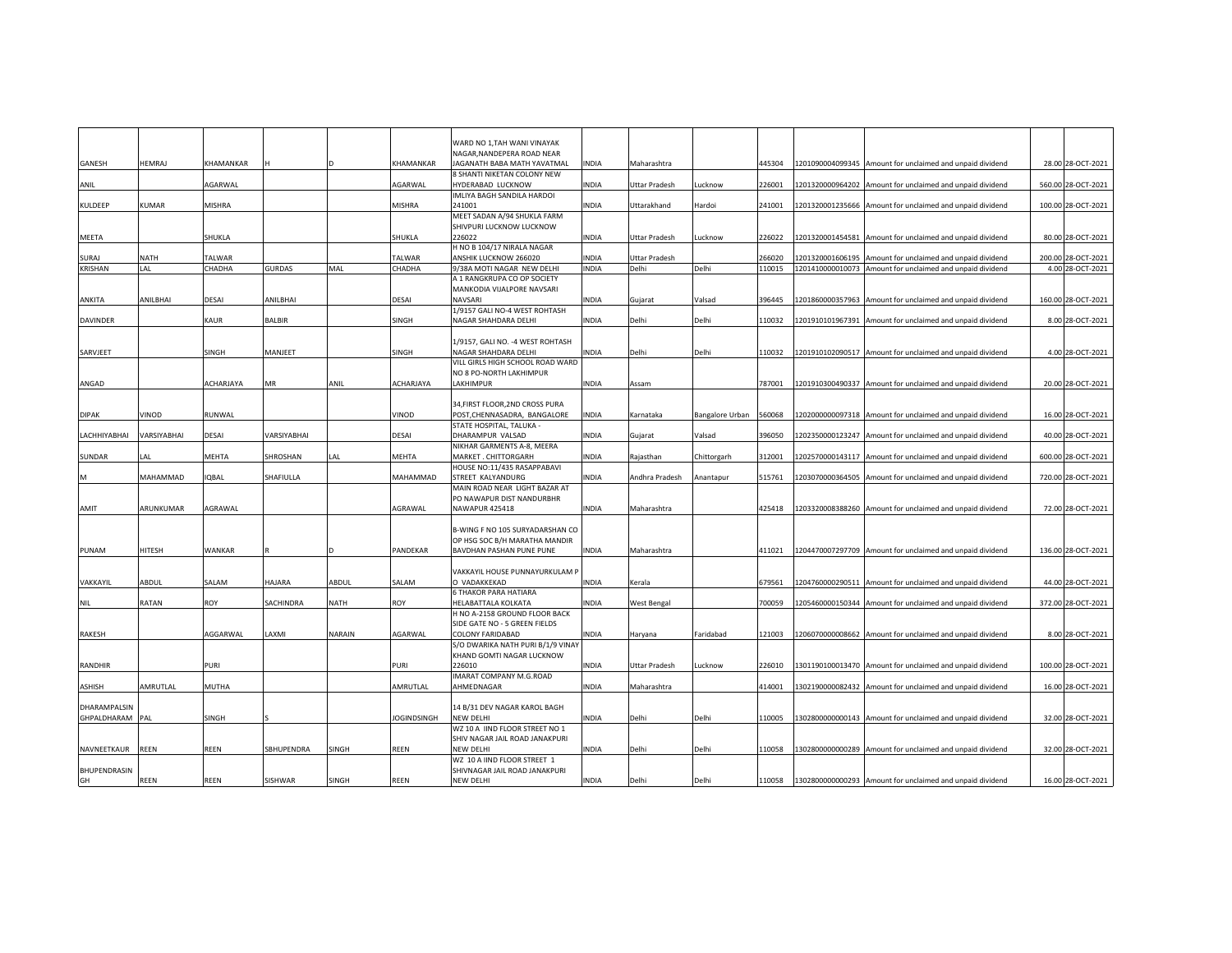|                  |                |               |                  |               |               | 339 A POCKET E LIG FLAT GTB           |                 |                    |                 |        |                  |                                                           |                     |
|------------------|----------------|---------------|------------------|---------------|---------------|---------------------------------------|-----------------|--------------------|-----------------|--------|------------------|-----------------------------------------------------------|---------------------|
| <b>JAIKUMAR</b>  | SHARMA         | SHARMA        | SH               | CHITYRAKOOT   | SHARMA        | <b>ENCLAVE DELHI</b>                  | INDIA           | Delhi              | Delhi           | 10093  |                  | 1302800000000411 Amount for unclaimed and unpaid dividend | 16.00 28-OCT-2021   |
|                  |                |               |                  |               |               | 2226 MASJID KHAZOOR DHARMPURA         |                 |                    |                 |        |                  |                                                           |                     |
| RAJESHWAR        | PRASAD         | BHARGAVA      | LATESHRILAXMI    | NARIAN        | BHARGAVA      | DELHI                                 | INDIA           | Delhi              | Delhi           | 110006 |                  | IN30011810449123 Amount for unclaimed and unpaid dividend | 32.00 28-OCT-2021   |
|                  |                |               |                  |               |               | HOUSE NO 2/1048 NEAR HEENA            |                 |                    |                 |        |                  |                                                           |                     |
|                  |                |               |                  |               |               | MAHNDI OLD FARIDABAD HARYANA          |                 |                    |                 |        |                  |                                                           |                     |
| VINOD            |                | KUMAR         |                  |               | GARG          | FARIDABAD                             | INDIA           | Haryana            | Faridabad       | 121002 |                  | IN30011810455529 Amount for unclaimed and unpaid dividend | 32.00 28-OCT-2021   |
|                  |                |               |                  |               |               |                                       |                 |                    |                 |        |                  |                                                           |                     |
|                  |                |               |                  |               |               | HOUSE NO 2/1048 NEAR HEENA            |                 |                    |                 |        |                  |                                                           |                     |
| VINOD            |                | <b>GUPTA</b>  |                  |               | GARG          | MEHNDI HARYANA OLD FARIDABAD          | <b>INDIA</b>    | Haryana            | Faridabad       | 121002 |                  | IN30011810455560 Amount for unclaimed and unpaid dividend | 32.00 28-OCT-2021   |
|                  |                |               |                  |               |               |                                       |                 |                    |                 |        |                  |                                                           |                     |
|                  |                |               |                  |               |               | HOUSE NO 2/1048 NEAR BLACK ROSE       |                 |                    |                 |        |                  |                                                           |                     |
|                  |                | <b>GUPTA</b>  |                  |               | GARG          | MEHNDI HARYANA FARIDABAD              | INDIA           | Haryana            | Faridabad       | 121002 |                  | IN30011810455609 Amount for unclaimed and unpaid dividend | 32.00 28-OCT-2021   |
| CHETAN           |                | CHADHA        | <b>KRISHAN</b>   | LAL           | CHADHA        | 9/38 A MOTI NAGAR NEW DELHI           | <b>INDIA</b>    | Delhi              | Delhi           | 110015 | IN30011810826627 | Amount for unclaimed and unpaid dividend                  | 4.00 28-OCT-2021    |
| HIMANSHU         |                | CHADHA        | <b>KRISHAN</b>   | LAL           | CHADHA        | 9/38A MOTI NAGAR NEW DELHI            | INDIA           | Delhi              | Delhi           | 110015 |                  | IN30011811404807 Amount for unclaimed and unpaid dividend | 4.00 28-OCT-2021    |
| <b>SUNITA</b>    |                | CHADHA        | SHKRISHAN        | LAL           | CHADHA        | 9/38 A MOTI NAGAR NEW DELHI           | INDIA           | Delhi              | Delhi           | 110015 | IN30020610895862 | Amount for unclaimed and unpaid dividend                  | 4.00 28-OCT-2021    |
|                  |                |               |                  |               |               |                                       |                 |                    |                 |        |                  |                                                           |                     |
|                  |                |               |                  |               |               | PUTHUR HOUSE THANIYAM PO              |                 |                    |                 |        |                  |                                                           |                     |
|                  |                | SONY          | PUTHUR           | <b>OUSEPH</b> | VARGHESE      | PERINGOTTUKARA THRISSUR KERALA        | <b>INDIA</b>    | Kerala             | Thrissur        | 680565 |                  | IN30021416121075 Amount for unclaimed and unpaid dividend | 40.00 28-OCT-2021   |
|                  |                |               |                  |               |               |                                       | UNITED          |                    |                 |        |                  |                                                           |                     |
|                  |                |               |                  |               |               | P O BOX 24855 SHARJAH SHARJAH         | ARAB            |                    |                 |        |                  |                                                           |                     |
| RAMAKANT         | SHIVARAYA      | NAYAK         | SHIVARAYA        | DEVAPPA       | NAYAK         | UAE                                   | <b>EMIRATES</b> | <b>NA</b>          | NA              |        |                  | IN30023910882047 Amount for unclaimed and unpaid dividend | 400.00 28-OCT-2021  |
|                  |                |               |                  |               |               |                                       |                 |                    |                 |        |                  |                                                           |                     |
|                  |                |               |                  |               |               | 94, RAJKRISHNA CHATTERJEE ROAD        |                 |                    |                 |        |                  |                                                           |                     |
| NILUTPAL         |                | SENGUPTA      |                  |               | SENGUPTA      | GROUND FLOOR PO- KASBA CALCUTTA INDIA |                 | <b>West Bengal</b> |                 | 700042 |                  | IN30026310036561 Amount for unclaimed and unpaid dividend | 16.00 28-OCT-2021   |
|                  |                |               |                  |               |               | H NO 4 455 PLOT NO 18 B BEHIND        |                 |                    |                 |        |                  |                                                           |                     |
|                  |                |               |                  |               |               | JANAPRIYA NEW BALAJI NAGAR            |                 |                    |                 |        |                  |                                                           |                     |
|                  |                |               |                  |               |               | MEERPET HYDERABAD ANDHRA              |                 |                    |                 |        |                  |                                                           |                     |
| VIJAY            | <b>KUMAR</b>   | JAKKAM        | DIVAKAR          |               | JAKKAM        | PRADESH INDIA                         | INDIA           | Andhra Pradesh     | Hyderabad       | 500097 |                  | IN30051317337329 Amount for unclaimed and unpaid dividend | 56.00 28-OCT-2021   |
|                  |                |               |                  |               |               |                                       |                 |                    |                 |        |                  |                                                           |                     |
|                  |                |               |                  |               |               | 11151 VINAYAK NAGAR SAI KRUPA         |                 |                    |                 |        |                  |                                                           |                     |
|                  |                | MONAJI        | RATHNAKAR        | REDDY         | NALAKONDA     | NAGAR ROAD NIZAMABAD                  |                 | Andhra Pradesh     | Nizamabad       | 503001 |                  |                                                           | 320.00 28-OCT-2021  |
| <b>SUCHITRA</b>  |                |               |                  |               |               | NIZAMABAD ANDHRA PRADESH INDIA INDIA  |                 |                    |                 |        |                  | IN30051320290359 Amount for unclaimed and unpaid dividend |                     |
|                  |                |               |                  |               |               | A/4 SINDHI COLONY GARAM SADAK         |                 |                    |                 |        |                  |                                                           |                     |
| <b>GEETA</b>     |                | MASAND        | NARAYAN          | DAS           | AHUJA         | MORAR GWALIOR MADHYA PRADESH INDIA    |                 | Madhya Pradesh     | Gwalior         | 474006 |                  | IN30051320635510 Amount for unclaimed and unpaid dividend | 20.00 28-OCT-2021   |
|                  |                |               |                  |               |               | 18 JAIN COLONY VEER PARK ROAD KE      |                 |                    |                 |        |                  |                                                           |                     |
|                  |                |               |                  |               |               | PASS NEEMUCH MADHYA PRADESH           |                 |                    |                 |        |                  |                                                           |                     |
| ROHIT            |                | <b>BORDIA</b> |                  |               | <b>BORDIA</b> | 458441                                | INDIA           | Madhya Pradesh     | Mandsaur        | 458441 |                  | IN30051321183661 Amount for unclaimed and unpaid dividend | 156.00 28-OCT-2021  |
|                  |                |               |                  |               |               | GOLDEN PALMS APTS BLOCK B 101         |                 |                    |                 |        |                  |                                                           |                     |
|                  |                |               |                  |               |               | NAGAPPAREDDY LAYOUT                   |                 |                    |                 |        |                  |                                                           |                     |
|                  |                |               |                  |               |               | KAGGDASAPURA BANGALORE                |                 |                    |                 |        |                  |                                                           |                     |
| <b>DRRITIMAN</b> |                | BORAAH        | PRADEEP          | KUMAR         | <b>BORAH</b>  | KARNATAKA                             | INDIA           | Karnataka          | Bangalore Urban | 560093 |                  | IN30051321560636 Amount for unclaimed and unpaid dividend | 8.00 28-OCT-2021    |
|                  |                |               |                  |               |               |                                       |                 |                    |                 |        |                  |                                                           |                     |
|                  |                |               |                  |               |               | C 3 LIC COLONY AZAD NAGAR BALODA      |                 |                    |                 |        |                  |                                                           |                     |
|                  | JAISHANKAR     | IYER          |                  |               | IYER          | BAZAR ROAD MOVA RAIPUR CG             | INDIA           | Chhattisgarh       | Raipur          | 492007 |                  | IN30112715612034 Amount for unclaimed and unpaid dividend | 640.00 28-OCT-2021  |
|                  |                |               |                  |               |               | SAI PUJA BAUG FLAT 54 D WING          |                 |                    |                 |        |                  |                                                           |                     |
| APARNA           | SANDEEP        | SHIRAM        | SANDEEP          |               | SHIRAM        | PHASE II AKURDI PUNE                  | <b>INDIA</b>    | Maharashtra        |                 | 411035 | IN30154917735393 | Amount for unclaimed and unpaid dividend                  | 80.00 28-OCT-2021   |
| VALLURPERUMBI    |                |               |                  |               |               | MYNAKAM PAKKULAM THAVALAM             |                 |                    |                 |        |                  |                                                           |                     |
| LAVIL            | SATHYANATHAN   | MENON         | LATEMENONM       |               | G             | POST PALAKKAD                         | INDIA           | Kerala             | Palakkad        | 678589 | IN30163740152035 | Amount for unclaimed and unpaid dividend                  | 40.00 28-OCT-2021   |
|                  |                |               |                  |               |               | 175, VINAY NAGAR, KESHAR BAGH         |                 |                    |                 |        |                  |                                                           |                     |
| <b>DIVESH</b>    |                | JAIN          |                  |               | <b>JAIN</b>   | ROAD, INDORE (M.P.) 452009            | INDIA           | Madhya Pradesh     | Indore          | 452009 |                  | IN30198310018862 Amount for unclaimed and unpaid dividend | 4.00 28-OCT-2021    |
|                  |                |               |                  |               |               |                                       |                 |                    |                 |        |                  |                                                           |                     |
|                  |                |               |                  |               |               | 3, SHANTIVAN SOCIETY MAKARPURA        |                 |                    |                 |        |                  |                                                           |                     |
| JIGNESHA         |                | RAY           |                  |               | RAY           | ROAD BARODA 390010                    | INDIA           | Gujarat            | Vadodara        | 390010 |                  | IN30199110333496 Amount for unclaimed and unpaid dividend | 100.00 28-OCT-2021  |
|                  |                |               |                  |               |               | H NO-1136, II ND FLOOR, SECTOR-34-    |                 |                    |                 |        |                  |                                                           |                     |
| LALITA           |                | PARWAL        | RADHA            | MOHAN         | PARWAL        | C, CHANDIGARH                         | <b>NDIA</b>     | Chandigarh         | Chandigarh      | 160034 | IN30236510166593 | Amount for unclaimed and unpaid dividend                  | 944.00 28-OCT-2021  |
|                  |                |               |                  |               |               | A-6, SHASWAT APT., B/H. DHARAM        |                 |                    |                 |        |                  |                                                           |                     |
| KIRAN            | <b>INDULAL</b> | MEHTA         |                  |               | INDULAL       | PALACE, SURAT                         | INDIA           | Gujarat            | Surat           | 395007 |                  | IN30258210022759 Amount for unclaimed and unpaid dividend | 400.00 28-OCT-2021  |
|                  |                |               |                  |               |               | D NO 3-29-103/1A 1ST LANE KRISHNA     |                 |                    |                 |        |                  |                                                           |                     |
| PRAVEEN          |                | KOLLA         | <b>DASAPATHI</b> | RAO           | KOLLA         | <b>NAGAR GUNTUR</b>                   | INDIA           | Andhra Pradesh     | Guntur          | 522006 |                  | IN30286310323050 Amount for unclaimed and unpaid dividend | 1040.00 28-OCT-2021 |